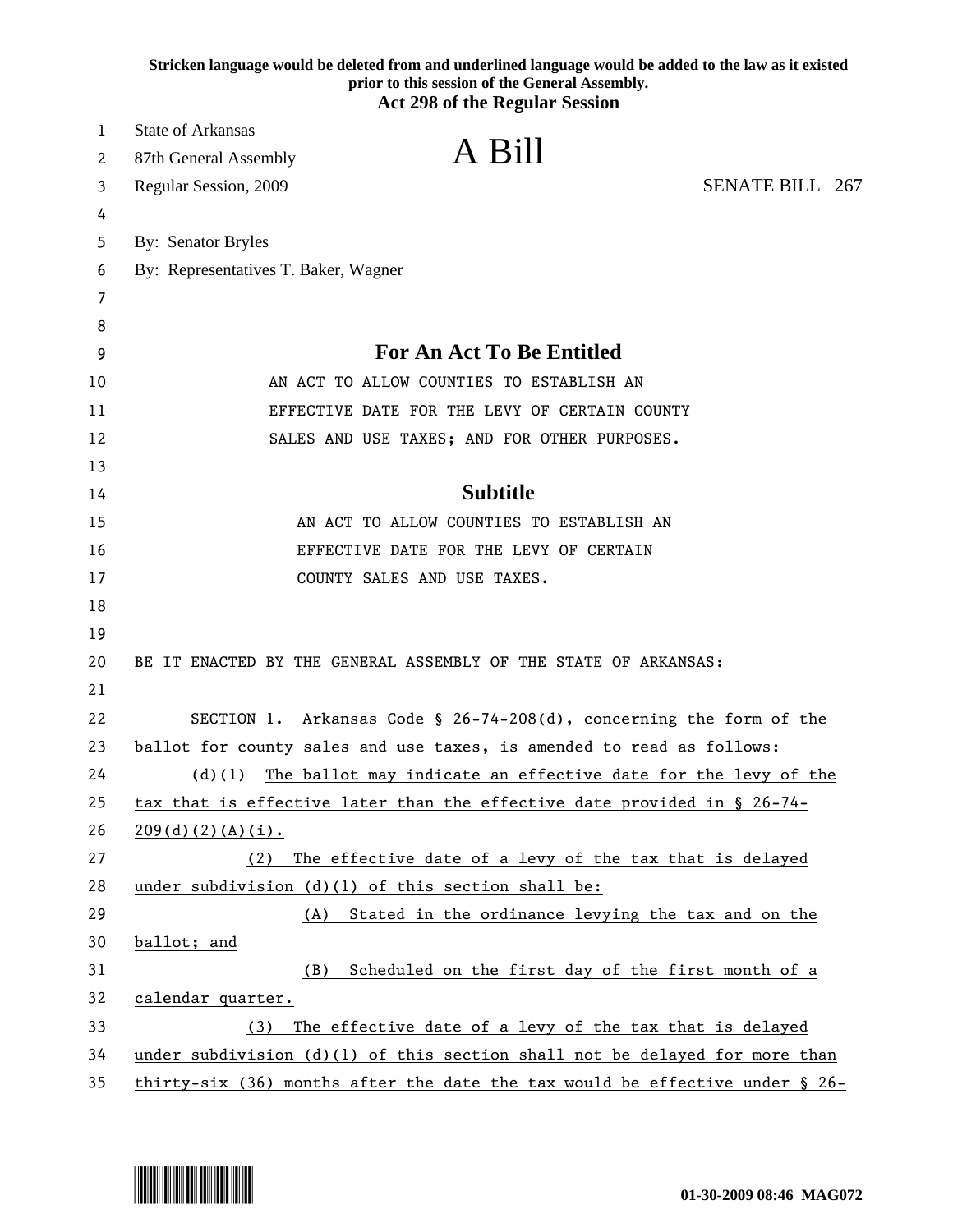## $1 \quad 74 - 209(d)(2)(A)(i)$ .

2 (e)(1) Any tax adopted for a specified period of time shall cease to 3 be levied on the date indicated on the ballot.

4 (2) This section shall be effective retroactive to December 1, 5 1981, and if a majority of the qualified electors of any county in this state 6 voting on the question at an election held subsequent to this date have voted 7 to adopt a sales tax levy for a specific duration of time as stated on the 8 ballot, the authority to levy the sales tax shall cease on the date specified 9 on the ballot for termination of the sales tax the same as if the question 10 had been voted upon under the provisions of this subchapter, which are made 11 retroactive to December 1, 1981.

12

13 SECTION 2. Arkansas Code § 26-74-209(d)(2), concerning the conduct and 14 results of a county sales and use tax election, is amended to read as 15 follows:

16 (2)(A)(i) If no Except as provided in subdivision (d)(2)(A)(ii) 17 of this section, if an election challenge is not timely filed, the countywide 18 tax shall be levied, effective on the first day of the first month of the 19 calendar quarter after a minimum of sixty (60) days' notice by the director 20 to sellers and after the expiration of the thirty-day challenge period, on 21 the gross receipts from the sale at retail within the county of all items and 22 services that are subject to the Arkansas Gross Receipts Act of 1941, § 26- 23 52-101 et seq.

24 (ii) The effective date of the levy of the 25 countywide tax may be delayed under § 26-74-208(d).

26 (B) In every county where the local sales and use tax has 27 been adopted pursuant to the provisions of under this subchapter, there is 28 imposed an excise tax on the storage, use, distribution, or consumption 29 within the county of tangible personal property or services purchased, 30 leased, or rented from any retailer outside the state after the effective 31 date of the sales and use tax for storage, use, distribution, or other 32 consumption in the county at the same rate on the sale price of the property 33 or in the case of leases or rentals on the lease or rental price, the rate of 34 the use tax to correspond to the rate of the sales tax portion of the tax. 35 36 SECTION 3. Arkansas Code § 26-74-308 is amended to add a new

2 01-30-2009 08:46 MAG072